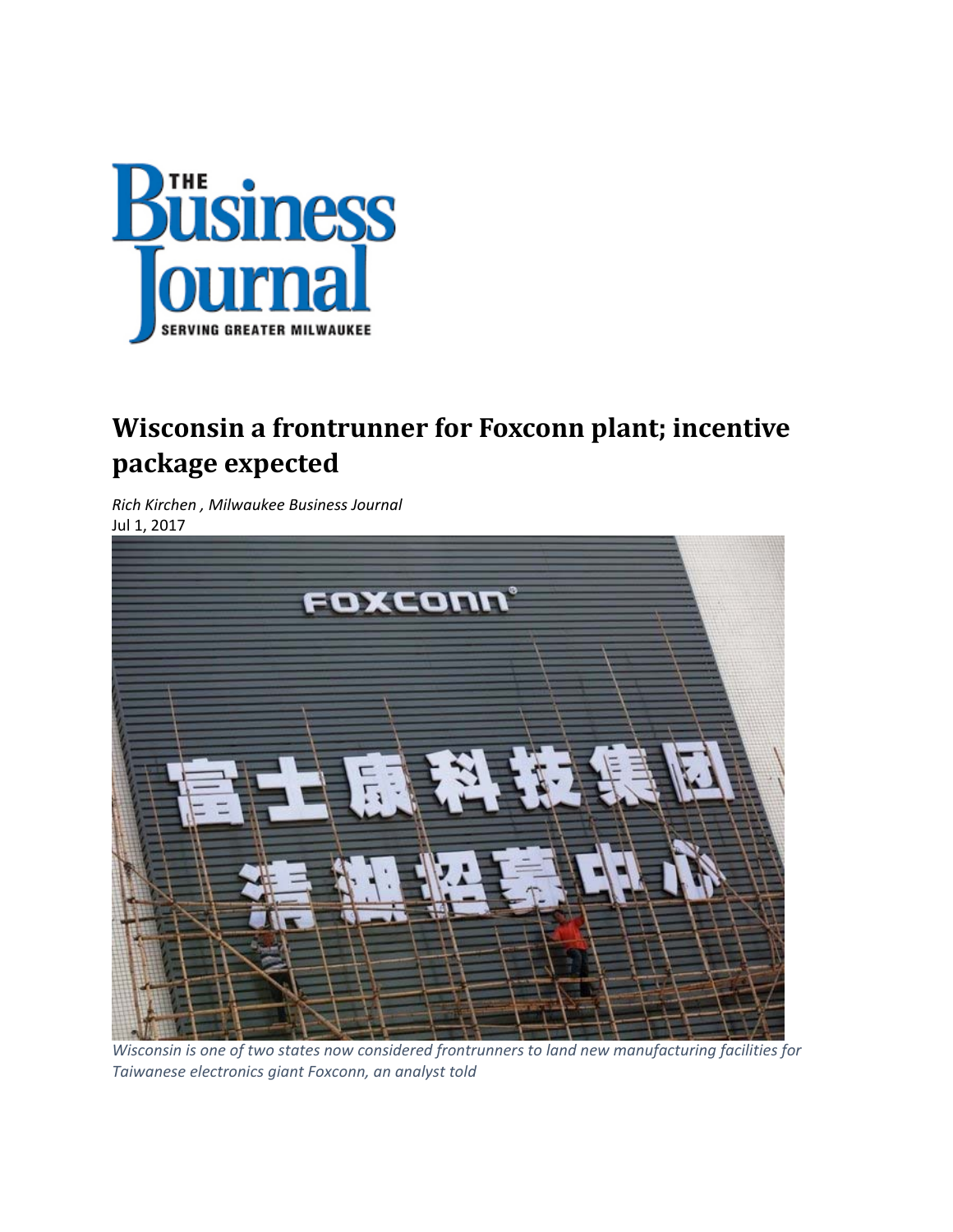"Michigan and Wisconsin are frontrunners," said John Boyd, principal at The Boyd Co., a New Jersey‐based corporate site selection firm, who has knowledge of the negotiations.

Foxconn, which is Apple Inc.'s main manufacturing partner, is considering sites to build one or more plants that could range from \$4 billion to \$10 billion in total cost, and employ several thousand people.

Boyd said both Wisconsin and Michigan are "working on incentives" to bring Foxconn's planned manufacturing facility investment, which is being referred to as "Flying Eagle," to their respective states. These could include things like "property tax abatements, income tax abatements, job creation tax incentives, infrastructure improvements, etc."

In Wisconsin, "megasites" in Racine and Kenosha counties are being considered by Foxconn, said Boyd.

"This thing could be very, very, very big," he said.

The Racine County Board this week passed, in closed session, a transfer of \$500,000 from the general fund to go toward "economic support," although it remained unclear whether the transfer is related to the Foxconn project. A Racine County official did not immediately respond to a request for comment.

The Michigan legislature also is "expediting a new incentive bill," said Boyd.

Recent reports have indicated that Wisconsin is among several states in the running for potential locations. Ohio, Pennsylvania, North Carolina and Michigan had been mentioned, and that list expanded to also include Texas and Indiana, in addition to Wisconsin.

The Charlotte Business Journal is now reporting that Foxconn is passing on North Carolina and the Southeast.

Boyd said that although some reports have indicated 50,000 potential new jobs, that number is "absurd," and would be more likely in the "several thousand" range.

More than one facility could also be in play, Boyd said, because of political elements at play. He expects two facilities to be built in North America, potentially in two different states so that "Foxconn would increase its clout in Washington, D.C." by establishing relationships with senators and representatives in those states.

A plant in Racine or Kenosha counties would be in the district of House Speaker Paul Ryan.

"I wouldn't be surprised if we see several Foxconn plants," said Boyd.

Wisconsin Gov. Scott Walker and Michigan Gov. Rick Snyder have each met directly with Foxconn, said Boyd.